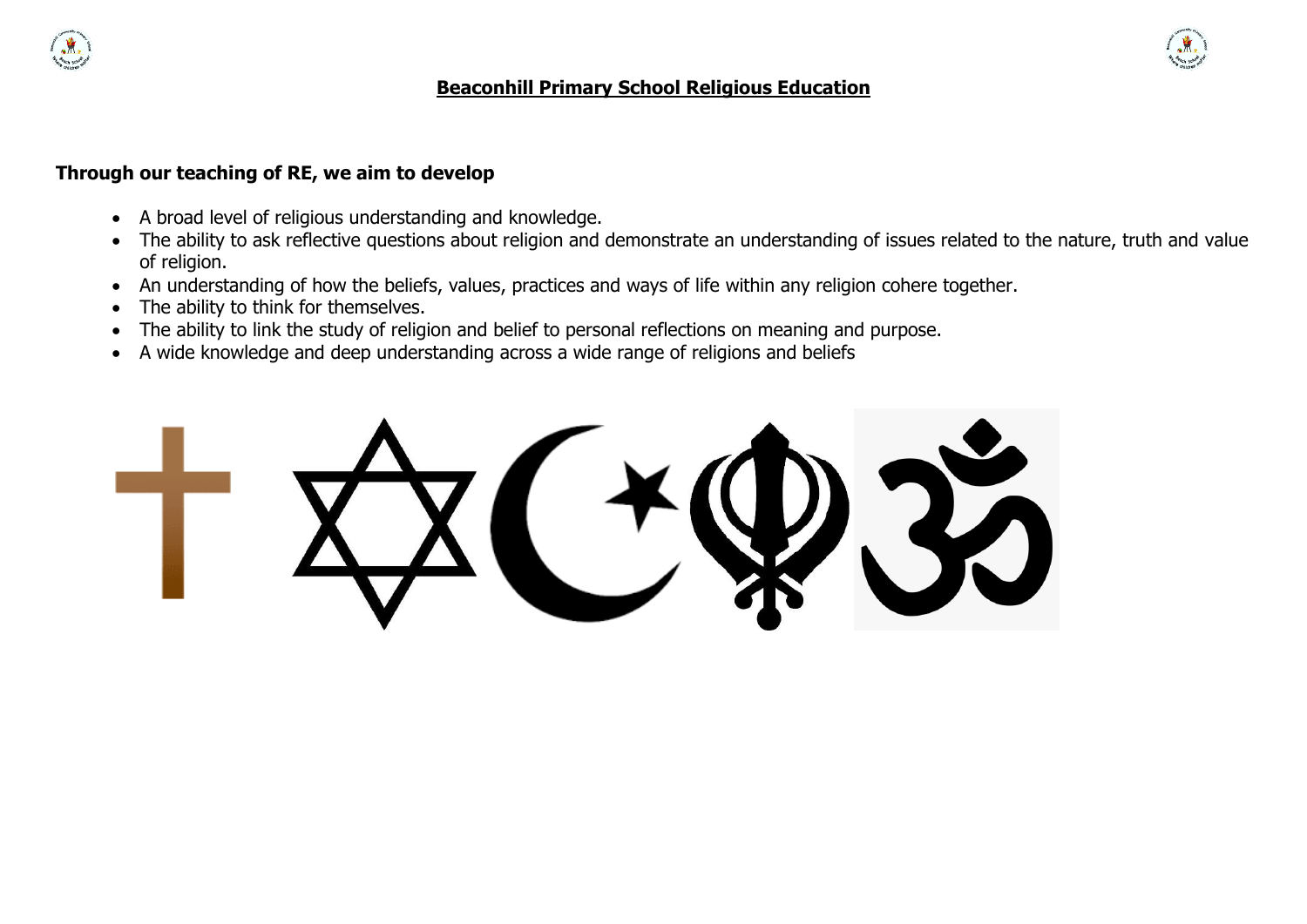



# **Beaconhill Primary Religious Education Overview**

|                   | <b>Autumn 1</b>                                                                                                       | <b>Autumn 2</b>                                                                                           | <b>Spring 1</b>                                                                                            | <b>Spring 2</b>                                                                           | <b>Summer 1</b>                                                                     | <b>Summer 2</b>                                                              |
|-------------------|-----------------------------------------------------------------------------------------------------------------------|-----------------------------------------------------------------------------------------------------------|------------------------------------------------------------------------------------------------------------|-------------------------------------------------------------------------------------------|-------------------------------------------------------------------------------------|------------------------------------------------------------------------------|
| <b>Year 1</b>     | Does God Want<br><b>Christians to look</b><br>after the world?                                                        | What gift would I<br>have given to Jesus if<br>he'd have been born<br>in my town and not in<br>Bethlehem? | Was it always easy<br>for Jesus to show<br>friendship?                                                     | Why was Jesus<br>welcomed like a king<br>or celebrity by the<br>crowds on Palm<br>Sunday? | Is Shabbat important<br>to Jewish children?                                         | Does celebrating<br>Chanukah make<br>Jewish people feel<br>closer to God?    |
| <b>Year 2</b>     | Is it possible to be<br>kind to everyone all<br>of the time?                                                          | Why did God give<br>Jesus the world?                                                                      | Does praying at regular<br>intervals everyday help<br>a Muslim in his/her<br>everyday life?                | Is it true that Jesus<br>came back to life<br>again?                                      | How important is it<br>for Jewish people to<br>do what God has<br>asked them to do? | What is the best way<br>for a Jew to show<br>commitment to God?              |
| Year <sub>3</sub> | Would celebrating<br>Divali at home and in<br>the community bring<br>the feeling of<br>belonging to a Hindu<br>child? | Has Christmas lost it's<br>true meaning?                                                                  | Could Jesus really<br>heal people? Were<br>these really miracles<br>or is there some<br>other explanation? | What is 'good' about<br>Good Friday?                                                      | How can Brahman be<br>everywhere and in<br>everything?                              | Would visiting the<br><b>River Ganges feel</b><br>special to a non<br>Hindu? |
| Year 4            | How special is the<br>relationship Jews<br>have with God?                                                             | What is the most<br>significant part of the<br>Christmas story for<br>Christians today?                   | How important is it<br>for Jewish people to<br>do what God asks<br>them to do?                             | Is forgiveness always<br>possible?                                                        | What is the best way<br>for a Jew to show<br>commitment to God?                     | Do people need to go<br>to church to show<br>they are Christians?            |
| Year <sub>5</sub> | How far would a Sikh<br>go for his/her<br>religion?                                                                   | Is the Christmas story<br>true?                                                                           | Are Sikh stories<br>important today?                                                                       | Did God intend Jesus<br>to be crucified and if<br>so was Jesus aware<br>of this?          | What is the best way<br>for a Sikh to show<br>commitment to God?                    | What is the best way<br>for a Christian to<br>show commitment to<br>God?     |
| Year <sub>6</sub> | What is the best<br>way for a Muslim to<br>show commitment<br>to God?                                                 | How significant is it<br>that Mary was<br>Jesus' mother?                                                  | Is anything ever<br>eternal?                                                                               | Is Christianity still a<br>strong religion 2000<br>years after Jesus<br>was on earth?     | Does belief in Akhirah (life after death)<br>help Muslims lead good lives?          |                                                                              |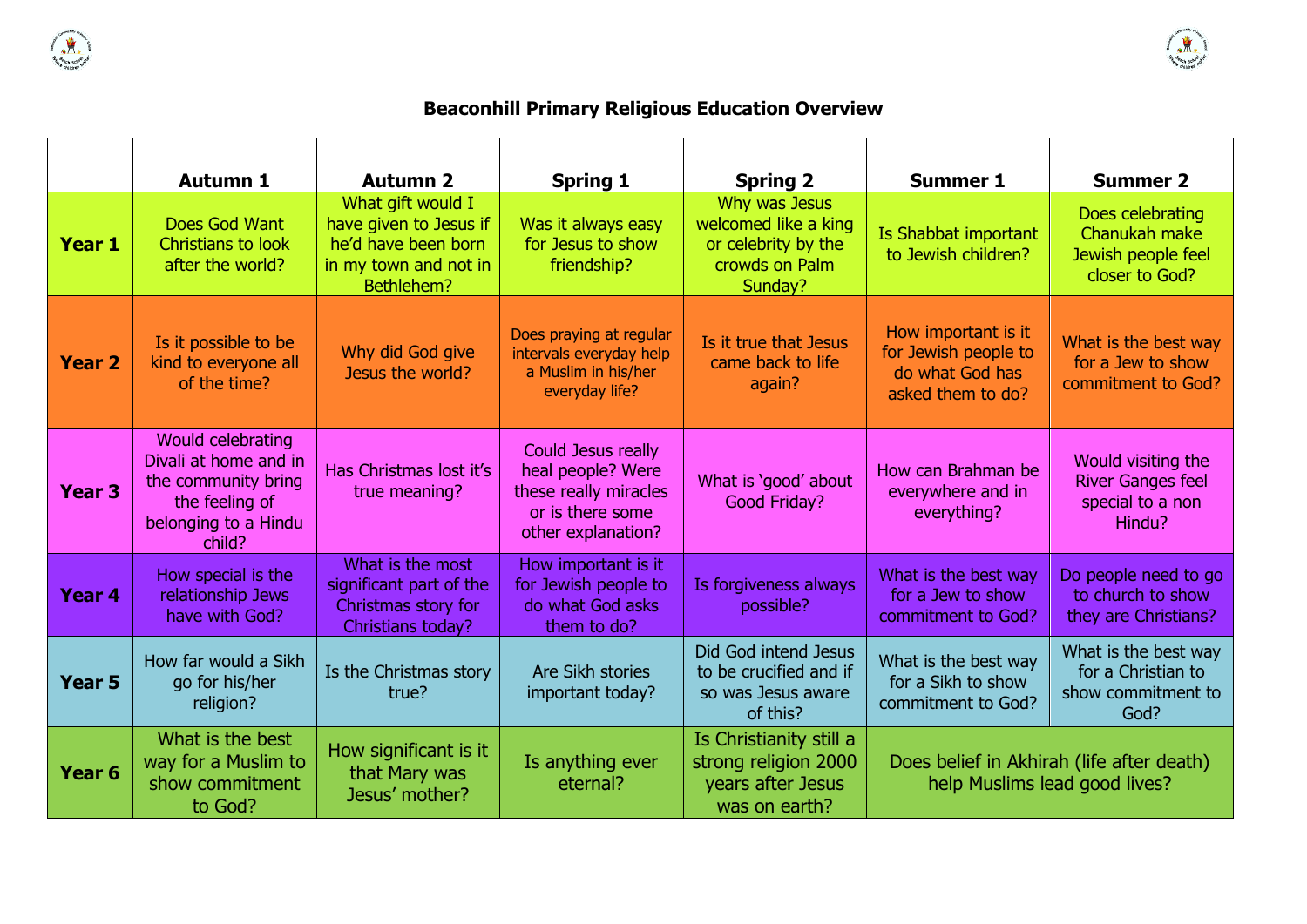

# **Coverage by Religion**

|                   | <b>Autumn 1</b>                                                                                                       | <b>Autumn 2</b>                                                                                           | <b>Spring 1</b>                                                                                            |                                                                                       | <b>Spring 2</b>                                                                           | <b>Summer 1</b>                                                                     |  | <b>Summer 2</b>                                                              |
|-------------------|-----------------------------------------------------------------------------------------------------------------------|-----------------------------------------------------------------------------------------------------------|------------------------------------------------------------------------------------------------------------|---------------------------------------------------------------------------------------|-------------------------------------------------------------------------------------------|-------------------------------------------------------------------------------------|--|------------------------------------------------------------------------------|
| Year 1            | Does God Want<br>Christians to look<br>after the world?                                                               | What gift would I<br>have given to Jesus if<br>he'd have been born<br>in my town and not in<br>Bethlehem? | Was it always easy<br>for Jesus to show<br>friendship?                                                     |                                                                                       | Why was Jesus<br>welcomed like a king<br>or celebrity by the<br>crowds on Palm<br>Sunday? | Is Shabbat important<br>to Jewish children?                                         |  | Does celebrating<br>Chanukah make<br>Jewish people feel<br>closer to God?    |
| Year <sub>2</sub> | Is it possible to be<br>kind to everyone all<br>of the time?                                                          | Why did God give<br>Jesus the world?                                                                      | Does praying at<br>regular intervals<br>everyday help a<br>Muslim in his/her<br>everyday life?             |                                                                                       | Is it true that Jesus<br>came back to life<br>again?                                      | How important is it<br>for Jewish people to<br>do what God has<br>asked them to do? |  | What is the best way<br>for a Jew to show<br>commitment to God?              |
| Year <sub>3</sub> | Would celebrating<br>Divali at home and in<br>the community bring<br>the feeling of<br>belonging to a Hindu<br>child? | Has Christmas lost it's<br>true meaning?                                                                  | Could Jesus really<br>heal people? Were<br>these really miracles<br>or is there some<br>other explanation? |                                                                                       | What is 'good' about<br>Good Friday?                                                      | How can Brahman be<br>everywhere and in<br>everything?                              |  | Would visiting the<br><b>River Ganges feel</b><br>special to a non<br>Hindu? |
| Year 4            | How special is the<br>relationship Jews<br>have with God?                                                             | What is the most<br>significant part of the<br>Christmas story for<br>Christians today?                   | How important is it<br>for Jewish people to<br>do what God asks<br>them to do?                             |                                                                                       | Is forgiveness always<br>possible?                                                        | What is the best way<br>for a Jew to show<br>commitment to God?                     |  | Do people need to go<br>to church to show<br>they are Christians?            |
| Year <sub>5</sub> | How far would a Sikh<br>go for his/her<br>religion?                                                                   | Is the Christmas story<br>true?                                                                           | Are Sikh stories<br>important today?                                                                       |                                                                                       | Did God intend Jesus<br>to be crucified and if<br>so was Jesus aware<br>of this?          | What is the best way<br>for a Sikh to show<br>commitment to God?                    |  | What is the best way<br>for a Christian to<br>show commitment to<br>God?     |
| Year <sub>6</sub> | What is the best way<br>for a Muslim to show<br>commitment to God?                                                    | How significant is it<br>that Mary was Jesus'<br>mother?                                                  | Is anything ever<br>eternal?                                                                               | Is Christianity still a<br>strong religion 2000<br>years after Jesus was<br>on earth? |                                                                                           | Does belief in Akhirah (life after death) help<br>Muslims lead good lives?          |  |                                                                              |
|                   | <b>Christianity</b>                                                                                                   | <b>Judaism</b>                                                                                            | <b>Hinduism</b>                                                                                            |                                                                                       |                                                                                           | <b>Sikhism</b>                                                                      |  | <b>Islam</b>                                                                 |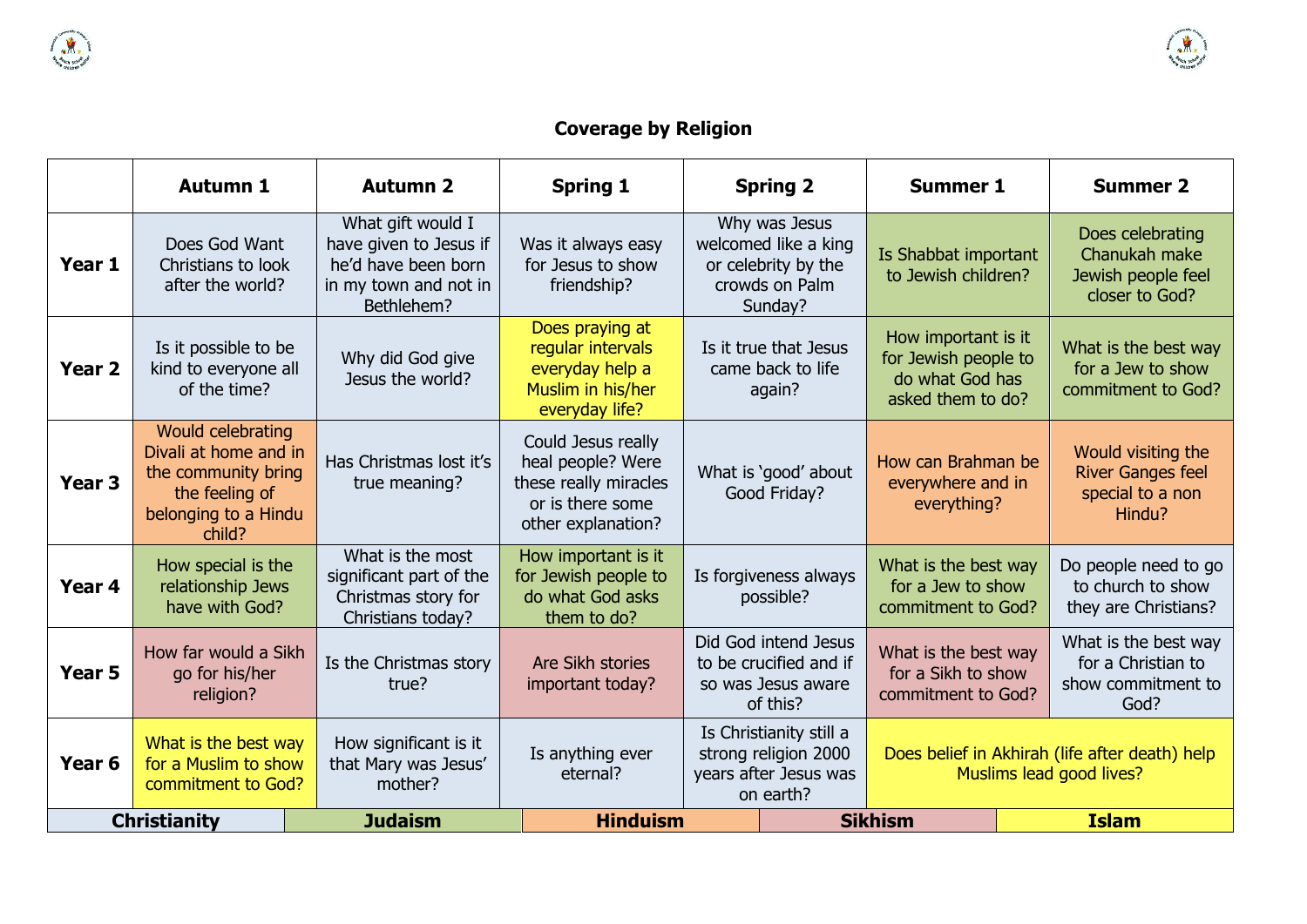



| <b>Nursery</b>      | <b>Personal, Social and Emotional Development</b><br>Develop their sense of responsibility and membership of a<br>community. |                                               | <b>Understanding the World</b><br>Continue to develop positive attitudes about the differences<br>between people.                 |                                                                                                                                                                                  |
|---------------------|------------------------------------------------------------------------------------------------------------------------------|-----------------------------------------------|-----------------------------------------------------------------------------------------------------------------------------------|----------------------------------------------------------------------------------------------------------------------------------------------------------------------------------|
| <b>Reception</b>    | <b>Personal, Social and Emotional Development</b><br>Show sensitivity to their own and others' needs.<br><b>ELG</b>          |                                               | <b>Understanding the World</b><br>roles in society.                                                                               | Talk about the lives of the people around them and their                                                                                                                         |
|                     | Show sensitivity to their own and others' needs.                                                                             |                                               | Understand the past through settings, characters and events<br>encountered in books read in class and storytelling.<br><b>ELG</b> |                                                                                                                                                                                  |
|                     |                                                                                                                              |                                               | roles in society.                                                                                                                 | Talk about the lives of the people around them and their                                                                                                                         |
|                     |                                                                                                                              |                                               |                                                                                                                                   | Understand the past through settings, characters and events<br>encountered in books read in class and storytelling.                                                              |
|                     |                                                                                                                              |                                               |                                                                                                                                   | Know some similarities and differences between different<br>religious and cultural communities in this country, drawing on<br>their experiences and what has been read in class. |
|                     | <b>Autumn term</b>                                                                                                           | <b>Spring term</b>                            |                                                                                                                                   | <b>Summer term</b>                                                                                                                                                               |
| Year 1              | <b>Does God want Christians to look after</b>                                                                                |                                               | Was it always easy for Jesus to show                                                                                              | <b>Is Shabbat important to Jewish</b>                                                                                                                                            |
| <b>Christianity</b> | the world? - Does the world belong to God?<br>Should people take care of the world?                                          |                                               | friendship? What can I learn from stories<br>from religious traditions? Are symbols better                                        | children? Are religious celebrations<br><i>important to people?</i>                                                                                                              |
| <b>Judaism</b>      | • We are learning to re-tell the Christian                                                                                   |                                               | than words for expressing religious beliefs?                                                                                      | • We are learning to empathise with                                                                                                                                              |
|                     | creation story and to explore how this<br>influences how Christians behave                                                   |                                               | • We are learning to identify when it is<br>easy and difficult to show friendship                                                 | Jewish children by understanding<br>what they do during Shabbat and why                                                                                                          |
|                     | towards nature and the environment.                                                                                          |                                               | and explore when Jesus may have                                                                                                   | it is important to them.                                                                                                                                                         |
|                     | What gift would I have given Jesus if He                                                                                     | found it difficult.                           |                                                                                                                                   | <b>Does celebrating Chanukah make</b>                                                                                                                                            |
|                     | had been born in my town and not in<br><b>Bethlehem?</b> - What can I learn from stories                                     | celebrity by the crowds on Palm               | Why was Jesus welcomed like a king or                                                                                             | Jewish children feel closer to God? Are<br>religious celebrations important to people?                                                                                           |
|                     | from religious traditions? Are symbols better                                                                                | <b>Sunday?</b> Should people follow religious |                                                                                                                                   | Are symbols better than words for expressing                                                                                                                                     |
|                     | than words at expressing religious beliefs?                                                                                  |                                               | leaders and teachings? Are religious symbols                                                                                      | religious beliefs?                                                                                                                                                               |
|                     | • We are learning to reflect on the                                                                                          | better than words at expressing religious     |                                                                                                                                   | • We are learning to empathise with                                                                                                                                              |
|                     | Christmas story and decide what gifts                                                                                        | beliefs?                                      |                                                                                                                                   | Jewish children by understanding how                                                                                                                                             |
|                     | would be meaningful for Jesus.                                                                                               |                                               | • We are learning to know that Jesus is                                                                                           | it feels for them to take part in                                                                                                                                                |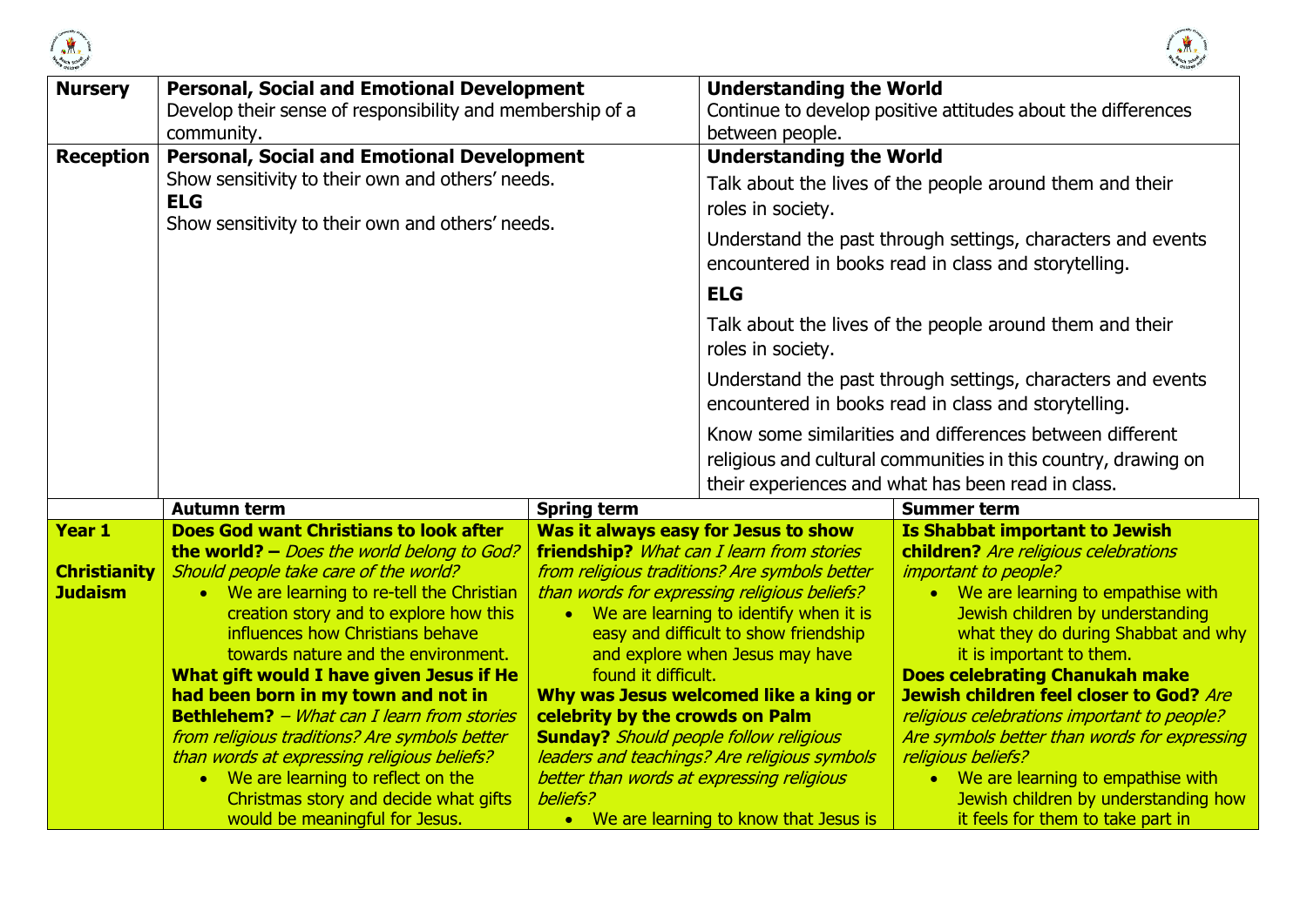



|                                       |                                                                                       | special to Christians and how His                                                         | Chanukah activities.                                                            |
|---------------------------------------|---------------------------------------------------------------------------------------|-------------------------------------------------------------------------------------------|---------------------------------------------------------------------------------|
|                                       |                                                                                       | welcome on Palm Sunday shows this.                                                        |                                                                                 |
| Year <sub>2</sub>                     | Is it possible to be kind to everyone all                                             | Does praying at regular intervals everyday<br>help a Muslim in his/her everyday life? Who | How important is it for Jewish people to                                        |
|                                       | of the time? What can I learn from stories                                            | do I believe I am?                                                                        | do what God has asked them to do?                                               |
| <b>Christianity</b><br><b>Judaism</b> | from religious traditions? Should people                                              | Does it feel special to belong?                                                           | Should people follow religious leaders and                                      |
| <b>Islam</b>                          | follow religious leaders and teachings?<br>• We are learning to re-tell bible stories | We are learning to explain what commitment                                                | teachings? Is God important to everyone?<br>• We are learning to understand the |
|                                       | that show kindness, and to explore                                                    | means to us and to Muslims by knowing                                                     | special relationship between Jews and                                           |
|                                       | how this makes Christians behave                                                      | about how Muslims pray 5 times a day.                                                     | God and the promises they make to                                               |
|                                       | towards other people.                                                                 |                                                                                           | each other.                                                                     |
|                                       | Why did God give Jesus to the world? Is                                               | Is it true that Jesus came back to life                                                   | What is the best way for a Jew to show                                          |
|                                       | God important to everyone? Is God                                                     | again? Is God important to everyone?                                                      | commitment to God? Should people follow                                         |
|                                       | important to everyone?                                                                | Should people follow religious leaders and                                                | religious leaders and teachings? Is God                                         |
|                                       | • We are learning to reflect on the                                                   | teachings?                                                                                | important to everyone?                                                          |
|                                       | Christmas story and the possible                                                      | • We are learning to retell the Easter                                                    | • We are learning to understand                                                 |
|                                       | reasons for Jesus' birth.                                                             | story and understand what Jesus'                                                          | different ways that Jews show their                                             |
|                                       |                                                                                       | crucifixion means to Christians.                                                          | commitment to God.                                                              |
|                                       |                                                                                       |                                                                                           |                                                                                 |
| Year <sub>3</sub>                     | <b>Would celebrating Divali at home and in</b>                                        | <b>Could Jesus really heal people? Were</b>                                               | How can Brahman be everywhere and in                                            |
|                                       | the community bring the feeling of                                                    | these really miracles or is there some                                                    | everything. Do sacred texts have to be 'true'                                   |
| <b>Hinduism</b>                       | belonging to a Hindu child? Does                                                      | other explanation? Do sacred texts have to                                                | to help people understand their religion? Can                                   |
| <b>Christianity</b>                   | participating in worship help people feel                                             | be 'true' to help people understand their                                                 | the arts help communicate religious beliefs?                                    |
|                                       | closer to God or their faith community?                                               | religion? Is religion the most important                                                  | • We are learning to understand the                                             |
|                                       | We are learning to investigate what<br>$\bullet$                                      | influence and inspiration in everyone's life?                                             | Hindu belief that there is only one God                                         |
|                                       | happens during Divali and whether                                                     | • We are learning to retell Bible stories                                                 | with many different aspects.<br><b>Would visiting the River Ganges feel</b>     |
|                                       | the celebrations bring a sense of<br>belonging to Hindus.                             | when miracles have happened and<br>question whether Jesus really did                      | special to a non Hindu? Do religious                                            |
|                                       | Has Christmas lost it's true meaning? Do                                              | perform miracles.                                                                         | people lead better lives? Is religion the most                                  |
|                                       | sacred texts have to be 'true' to help people                                         | <b>What is 'good' about Good Friday?</b>                                                  | important influence and inspiration in                                          |
|                                       | understand their religion? Is religion the most                                       | Should religious people be sad when                                                       | everyone's life?                                                                |
|                                       | important influence and inspiration in                                                | somebody dies? Do sacred texts have to be                                                 | • We are learning to understand the                                             |
|                                       | everyone's life?                                                                      | 'true' to help people understand their                                                    | significance of the river Ganges both                                           |
|                                       | • We are learning to find out what the                                                | religion? Can the arts help communicate                                                   | for a Hindu and non Hindu.                                                      |
|                                       | true meaning of Christmas is to                                                       | religious beliefs?                                                                        |                                                                                 |
|                                       | Christians and compare this to what                                                   | • We are learning to recall the main                                                      |                                                                                 |
|                                       | Christmas means to us.                                                                | events in the Easter story and                                                            |                                                                                 |
|                                       |                                                                                       | understand why Jesus' crucifixion                                                         |                                                                                 |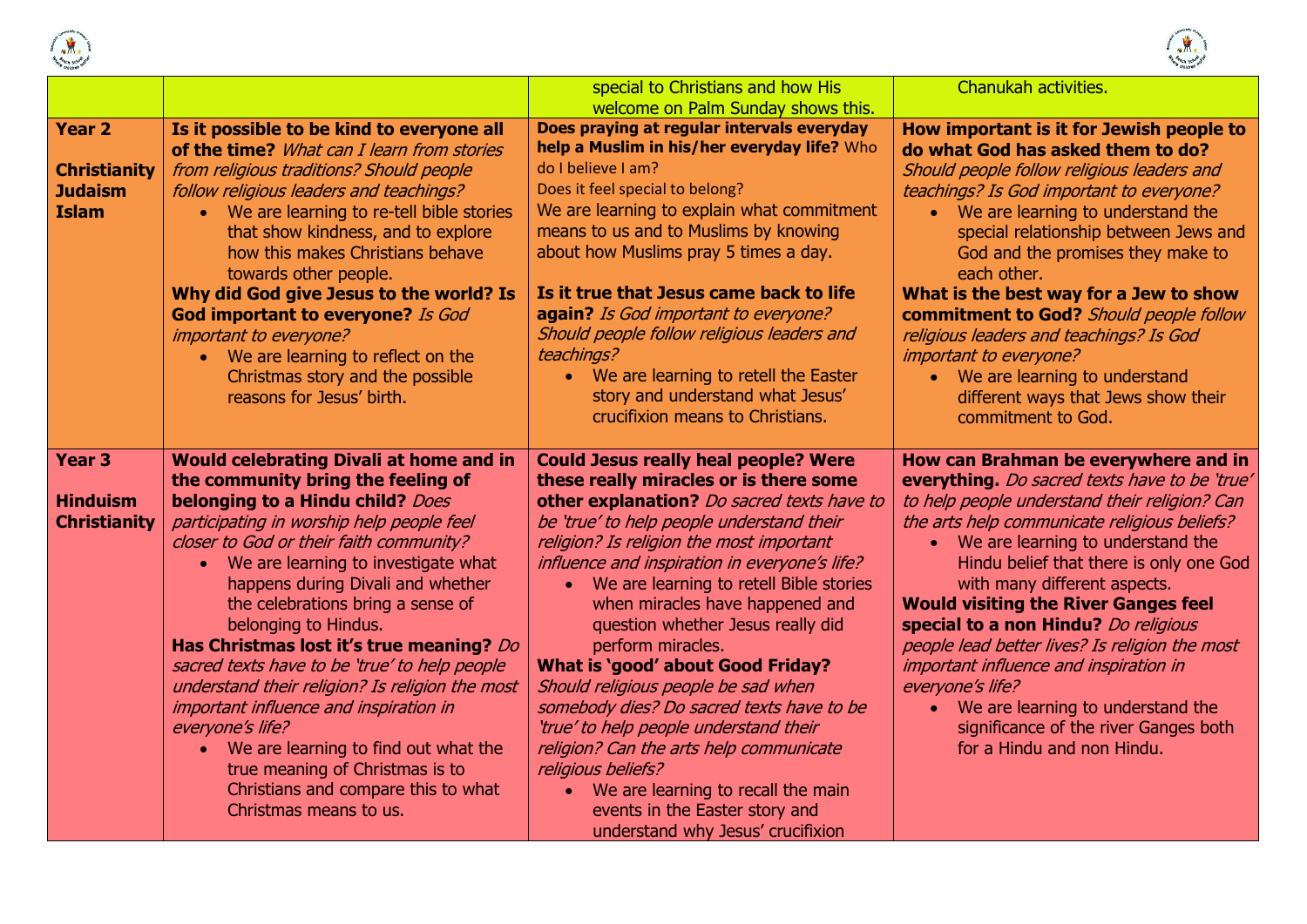



|                                                 |                                                                                                                                                                                                                                                                                                                                                                                                                                                                                                                                                                                                                                                                                               | symbolises hope for Christians.                                                                                                                                                                                                                                                                                                                                                                                                                                                                                                                                                                                                         |                                                                                                                                                                                                                                                                                                                                                                                                                                                                                                                                                                                                                                                                                                                       |
|-------------------------------------------------|-----------------------------------------------------------------------------------------------------------------------------------------------------------------------------------------------------------------------------------------------------------------------------------------------------------------------------------------------------------------------------------------------------------------------------------------------------------------------------------------------------------------------------------------------------------------------------------------------------------------------------------------------------------------------------------------------|-----------------------------------------------------------------------------------------------------------------------------------------------------------------------------------------------------------------------------------------------------------------------------------------------------------------------------------------------------------------------------------------------------------------------------------------------------------------------------------------------------------------------------------------------------------------------------------------------------------------------------------------|-----------------------------------------------------------------------------------------------------------------------------------------------------------------------------------------------------------------------------------------------------------------------------------------------------------------------------------------------------------------------------------------------------------------------------------------------------------------------------------------------------------------------------------------------------------------------------------------------------------------------------------------------------------------------------------------------------------------------|
| Year 4                                          | How special is the relationship Jews<br>have with God? $-$ Do sacred texts have to                                                                                                                                                                                                                                                                                                                                                                                                                                                                                                                                                                                                            | How important is it for Jewish people to<br>do what God asks them to do? $-$ Do                                                                                                                                                                                                                                                                                                                                                                                                                                                                                                                                                         | What is the best way for a Jew to show<br><b>commitment to God? - Do religious people</b>                                                                                                                                                                                                                                                                                                                                                                                                                                                                                                                                                                                                                             |
| <b>Christianity</b><br><b>Judaism</b>           | be 'true' to help people understand their<br>religion? Does participating in worship help<br>people feel closer to God or their faith<br>community?<br>• We are learning to understand the<br>special relationship between Jews and<br>God and the promises they make to<br>each other.<br>What is the most significant part of the<br><b>Christmas story for Christians today? -</b><br>Do sacred texts have to be 'true' to help<br>people understand their religion? Can the arts<br>help to communicate religious beliefs?<br>We are learning to understand the<br>$\bullet$<br>symbolism in the Christmas story and<br>think about what the different parts<br>mean to Christians today. | religious people live better lives? Is religion<br>the most important influence and inspiration<br>in everyone's lives?<br>We are learning to understand how<br>$\bullet$<br>celebrating Passover and keeping<br>Kashrut (food laws) help Jews show<br>God they value their special<br>relationship with Him.<br>Is forgiveness always possible? $-$ Do<br>religious people live better lives? Do all<br>religious beliefs influence people to behave<br>well towards others?<br>We are learning to understand how<br>$\bullet$<br>Jesus' life, death and resurrection<br>teaches Christians about forgiveness.                         | live better lives? Is religion the most<br>important influence and inspiration in<br>everyone's lives? Does participating in<br>worship help people feel closer to God or<br>their faith community?<br>We are learning to understand the<br>different ways Jews show their<br>commitment to God, comparing their<br>practises in order to explore which<br>shows the most commitment.<br>Do people need to go to church to show<br>they are Christians? - Do religious people<br>live better lives? Does participating in worship<br>help people feel closer to God or their faith<br>community?<br>We are learning to understand how<br>$\bullet$<br>important going to church is to show<br>someone is a Christian. |
| Year 5<br><b>Sikhism</b><br><b>Christianity</b> | How far would a Sikh go for his/her<br>religion? - Do religious people lead better<br>lives? Is religion the most important influence<br>and inspiration in everyone's life?<br>• We are learning to compare different<br>ways Sikhs put their religion into<br>practice.<br>Is the Christmas story true? $-Do$ sacred<br>texts have to be 'true' to help people<br>understand their religion?<br>• We are learning to evaluate different<br>accounts of the Christmas story and<br>understand that stories can be true in<br>different ways.                                                                                                                                                 | Are Sikh stories important today? - Do<br>sacred texts have to be 'true' to help people<br>understand their religion? Is religion the<br>most important influence and inspiration in<br>everyone's life?<br>• We are learning to understand the<br>relevance of Sikh stories today.<br>Did God intend Jesus to be crucified and<br>if so was Jesus aware of this? - Do sacred<br>texts have to be 'true' to help people<br>understand their religion?<br>We are learning to question whether<br>$\bullet$<br>God intended Jesus to be crucified or<br>whether Jesus' crucifixion was the<br>consequences of events during Holy<br>week. | What is the best way for a Sikh to show<br>commitment to God? - Do all religious<br>beliefs influence people to behave well<br>towards others? Does participating in worship<br>help people feel closer to God or their faith<br>community?<br>We are learning to understand how<br>$\bullet$<br>Sikhs show their commitment to God<br>and evaluate if there is a best way.<br>What is the best way for a Christian to<br>show commitment to God? $-Do$ religious<br>people lead better lives? Does participating in<br>worship help people feel closer to God or<br>their faith community?<br>We are learning to understand how<br>Christians show their commitment to                                               |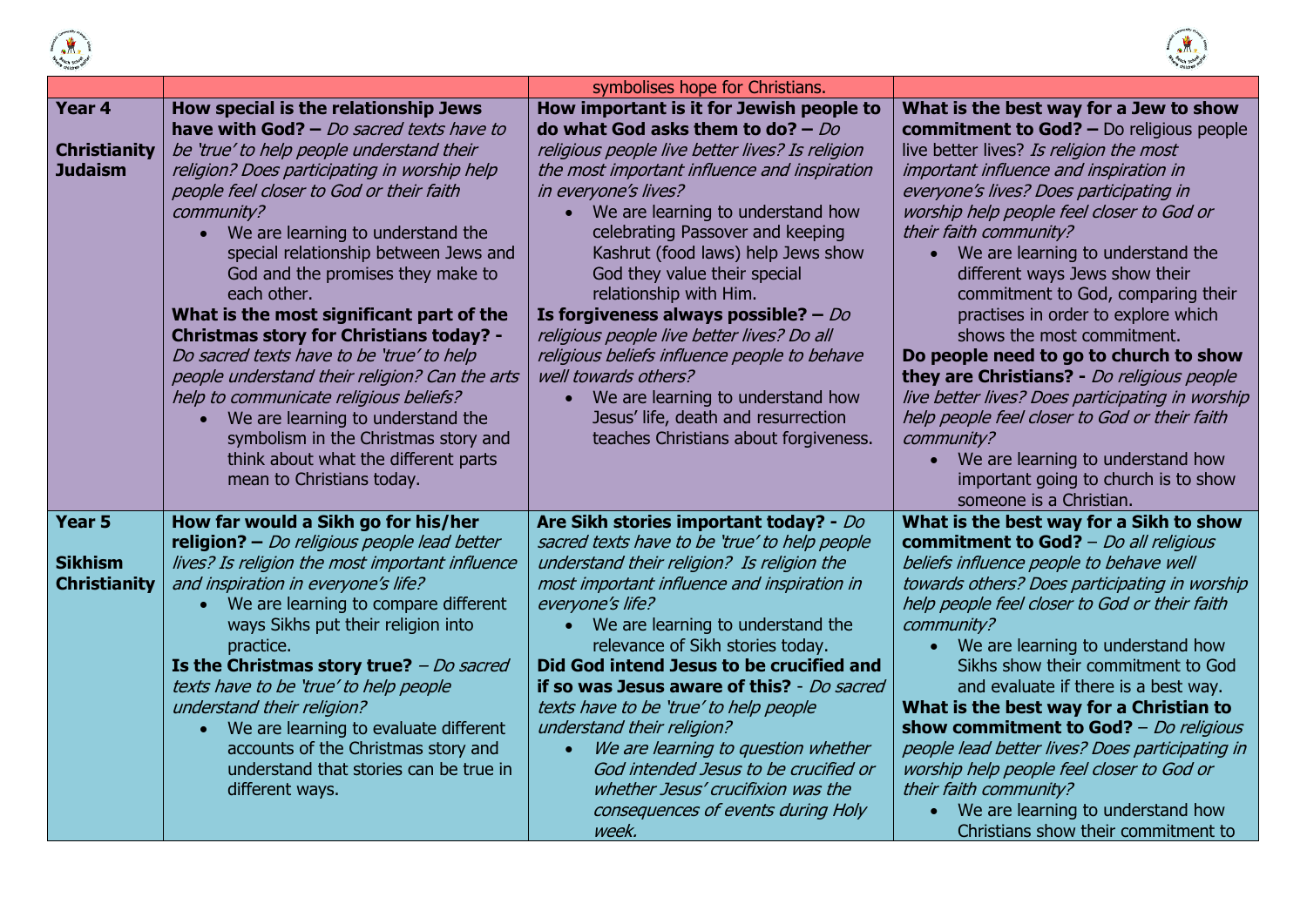



|                                               |                                                                                                                                                                                                                                                                                                                                                                                                                                                                                                                                                                                                                                                       |                                                                                                                                                                                                                                                                                                                                                                                                                                                                                                                                                                                                                                                                                                                                                                                                                                                        | God and evaluate if there is a best<br>way.                                                                                                                                                                                                                                                                                                                                                                                                                                                                                                                       |
|-----------------------------------------------|-------------------------------------------------------------------------------------------------------------------------------------------------------------------------------------------------------------------------------------------------------------------------------------------------------------------------------------------------------------------------------------------------------------------------------------------------------------------------------------------------------------------------------------------------------------------------------------------------------------------------------------------------------|--------------------------------------------------------------------------------------------------------------------------------------------------------------------------------------------------------------------------------------------------------------------------------------------------------------------------------------------------------------------------------------------------------------------------------------------------------------------------------------------------------------------------------------------------------------------------------------------------------------------------------------------------------------------------------------------------------------------------------------------------------------------------------------------------------------------------------------------------------|-------------------------------------------------------------------------------------------------------------------------------------------------------------------------------------------------------------------------------------------------------------------------------------------------------------------------------------------------------------------------------------------------------------------------------------------------------------------------------------------------------------------------------------------------------------------|
| Year 6<br><b>Islam</b><br><b>Christianity</b> | What is the best way for a Muslim to<br>show commitment to God? - Do religious<br>people live better lives? Do all religious beliefs<br>influence people to behave well towards<br>others?<br>We are learning to understand some<br>$\bullet$<br>of the ways Muslims show<br>commitment to God and evaluate<br>whether there is a best way.<br>How significant is it that Mary was<br><b>Jesus' mother?</b> - $-Do$ sacred texts have to<br>be 'true' to help people understand their<br>religion?<br>We are learning to analyse the<br>$\bullet$<br>Christian belief in the virgin birth and<br>to assess the significance of this to<br>Christians. | Is anything ever eternal? $-$ Should<br>religious people be sad when someone dies?<br>How well do funeral and mourning rituals tell<br>you about what a religion believes and about<br>what happens after death?<br>• We are learning to evaluate different<br>beliefs about eternity and to<br>understand the Christian perspective<br>on this.<br>Is Christianity still a strong religion<br>2000 years after Jesus was on earth? -<br>Do sacred texts have to be 'true' to help<br>people understand their religion? Does<br>participating in worship help people feel<br>closer to God or their faith community? Is<br>religion the most important influence and<br>inspiration in everyone's lives?<br>We are learning to examine the<br>influences Christianity still has in the<br>world and evaluate whether it is still a<br>strong religion. | Does belief in Akhirah (life after death)<br>help Muslims lead good lives? - Should<br>religious people be sad when someone dies?<br>Do religious people live better lives? Do all<br>religious beliefs influence people to behave<br>well towards others?<br>We are learning to identify ways in<br>which Muslims try to lead goo lives<br>and how their belief in Akhirah<br>influences this.<br>We are learning to challenge<br>stereotyping through understanding<br>different Muslim interpretations of<br>Jihad and how this links to getting to<br>Heaven. |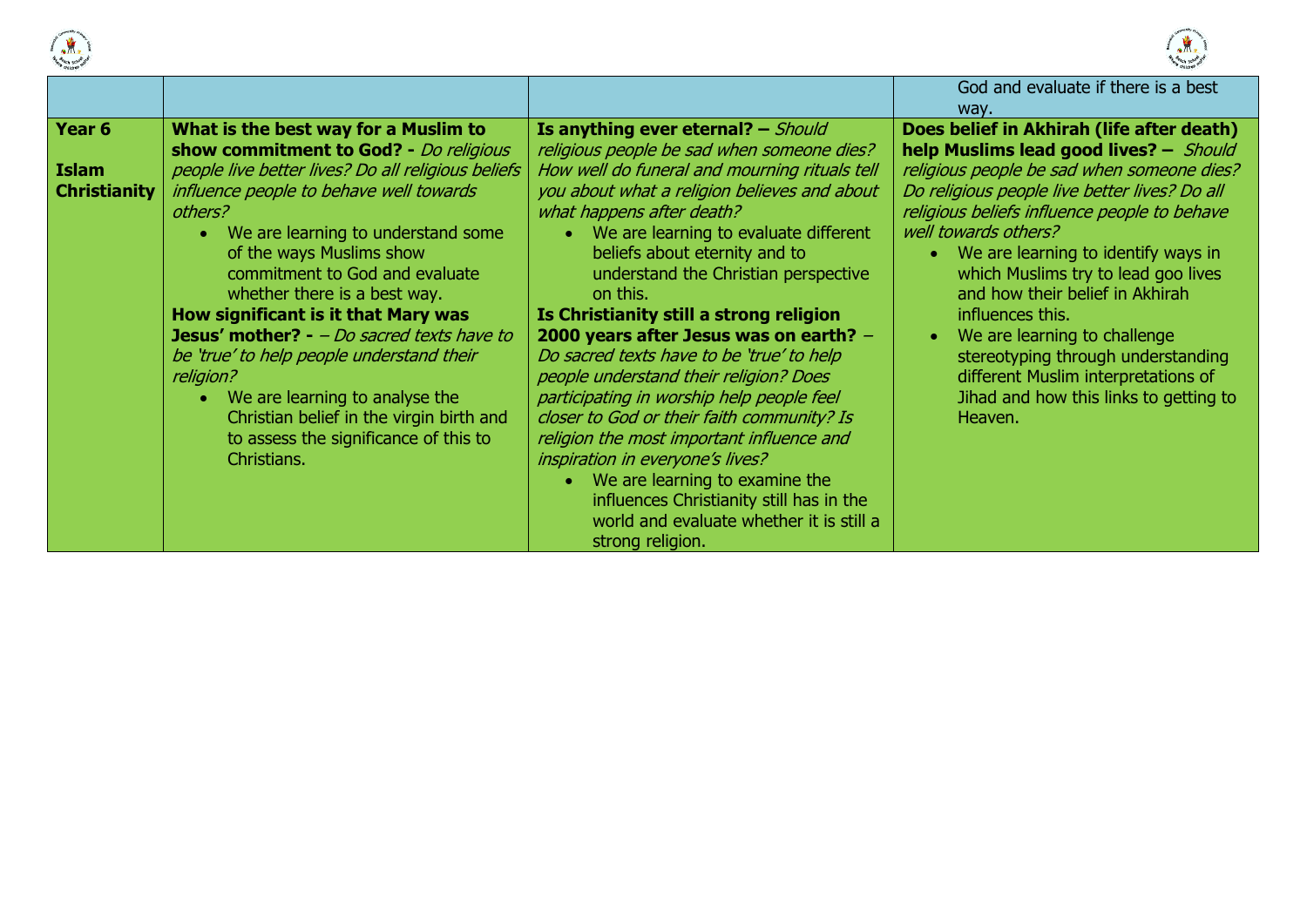



### Skills Progression: Religious Education

|   | <b>Key Stage 1</b>                             | <b>Lower Key Stage 2</b>                         | <b>Upper Key Stage 2</b>                          |  |
|---|------------------------------------------------|--------------------------------------------------|---------------------------------------------------|--|
|   | I can tell you / talk about what concepts like | I can tell you / talk about the concept / belief | I can explain how the concept / belief e.g.       |  |
|   | belonging, commitment, kindness, forgiveness   | e.g. belonging and start to relate this to the   | forgiveness resonates in my own life and can      |  |
| Ñ | mean to me in my world.                        | people I am studying e.g. Jews.                  | also see this might be different for other people |  |
|   |                                                |                                                  | because of their religion/ beliefs.               |  |
|   | I can verbalise and / or express my own        | I can express my own opinions and start to       |                                                   |  |
|   | thoughts.                                      | support them with rationale.                     | I can express my own thoughts having reflected    |  |
|   |                                                |                                                  | on them in relation to other people's.            |  |

|            | <b>Key Stage 1</b>                                                                                                                                                                             | <b>Lower Key Stage 2</b>                                                                                                                                                   | <b>Upper Key Stage 2</b>                                                                                                                       |
|------------|------------------------------------------------------------------------------------------------------------------------------------------------------------------------------------------------|----------------------------------------------------------------------------------------------------------------------------------------------------------------------------|------------------------------------------------------------------------------------------------------------------------------------------------|
| nes<br>San | I can recall facts about the religions / beliefs I<br>have studied, begin to use the religious<br>vocabulary and start to explain the significance<br>and meaning of the facts, practices etc. | I can recall facts about religions I have studied,<br>select the facts that are most significant to the<br>' enquiry and start to explain their relevance /<br>importance. | I can recall facts about religions and explain<br>differences in practice and interpretation within<br>and between religions / belief systems. |

|                   | <b>Key Stage 1</b>                                                                                                                    | <b>Lower Key Stage 2</b>                                                                                  | <b>Upper Key Stage 2</b>                                                                                                                                        |
|-------------------|---------------------------------------------------------------------------------------------------------------------------------------|-----------------------------------------------------------------------------------------------------------|-----------------------------------------------------------------------------------------------------------------------------------------------------------------|
| and<br>king<br>孟宾 | I can start to think through the enquiry question<br>using some facts and am beginning to see there<br>could be more than one answer. | I can apply my knowledge to the enquiry<br>question and give an answer supported by one<br>or more facts. | I can weigh up evidence and different<br>arguments / aspects relevant to the enquiry<br>question and express my answer, supported<br>with evidence / rationale. |
|                   |                                                                                                                                       |                                                                                                           |                                                                                                                                                                 |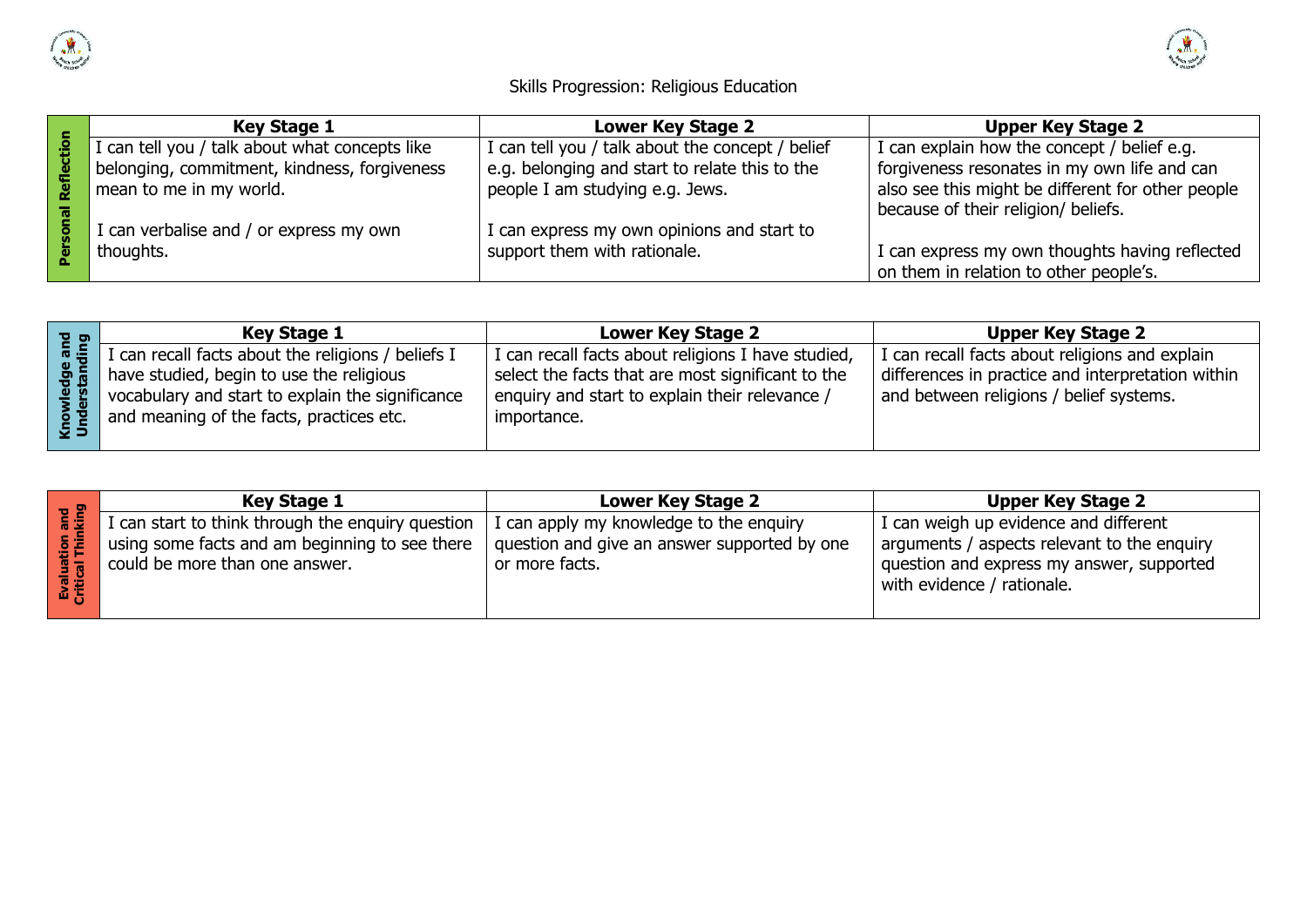



|              | Year 1           | Year 2          | Year 3          | Year 4           | Year 5          | Year 6      |
|--------------|------------------|-----------------|-----------------|------------------|-----------------|-------------|
| Christianity | Christian        | Christian       | Christian       | Christian        | Christian       | Christian   |
|              | Creation         | <b>Jesus</b>    | Church          | Church           | Christmas       | Virgin      |
|              | God              | <b>Bible</b>    | Christmas       | Symbolism        | Truth           | Analyse     |
|              | <b>Bible</b>     | Samaritan       | Nativity        | Christmas        | <b>Accounts</b> | Chosen      |
|              | Christmas        | Parable         | Carol           | Christingle      | Eye Witness     | Incarnation |
|              | Nativity         | Christmas       | Miracle         | Easter           | Subjective      | Symbolism   |
|              | <b>Jesus</b>     | Nativity        | <b>Bible</b>    | Forgiveness      | Sacrifice       | Eternal     |
|              | Gift             | Advent          | Healing         | Lord's Prayer    | Crucifixion     | Eternity    |
|              | Special          | Heaven          | Forgiveness     | Prayer           | Holy Week       | Vow         |
|              | Arrival          | Symbol          | Easter          | Worship          | <b>Judas</b>    | Heaven      |
|              | <b>Bethlehem</b> | Resurrection    | Last Supper     | John the Baptist | Betrayal        | Forgiveness |
|              | Nazareth         | <b>Cross</b>    | Crucifixion     | Eucharist        | Destiny         | Influence   |
|              | Friendship       | Church          | Palm Sunday     | Holy Communion   | 4 Trials        | Festivals   |
|              | Easter           |                 | Maundy Thursday | Rite of passage  |                 |             |
|              | Palm Sunday      |                 | Good Friday     |                  |                 |             |
|              | <b>Jerusalem</b> |                 | Heaven          |                  |                 |             |
|              | Worship          |                 |                 |                  |                 |             |
|              | King             |                 |                 |                  |                 |             |
|              | Church           |                 |                 |                  |                 |             |
| Judaism      | <b>Jew</b>       | Jew             |                 | Jew              |                 |             |
|              | Shabbat          | Torah           |                 | Torah            |                 |             |
|              | Sabbath          | Abraham         |                 | Abraham          |                 |             |
|              | Synnagogue       | Isaac           |                 | Covenant         |                 |             |
|              | Challah bread    | Moses           |                 | Isaac            |                 |             |
|              | Chanukah         | God             |                 | Synagogue        |                 |             |
|              | Dreidel          | Covenant        |                 | Ner Tamid        |                 |             |
|              | God              | Commandments    |                 | Mezuzah          |                 |             |
|              |                  | Mezuzah         |                 | Shema            |                 |             |
|              |                  | Hebrew          |                 | Affirmation      |                 |             |
|              |                  | Shema           |                 | Passover         |                 |             |
|              |                  | Bar/Bat Mitzvah |                 | Kashrut          |                 |             |
|              |                  |                 |                 | Kosher           |                 |             |
|              |                  |                 |                 | Seder            |                 |             |
|              |                  |                 |                 | Shabbat          |                 |             |
|              |                  |                 |                 | Seder            |                 |             |
|              |                  |                 |                 | Worship          |                 |             |
|              |                  |                 |                 | Bar/Bat Mitzvah  |                 |             |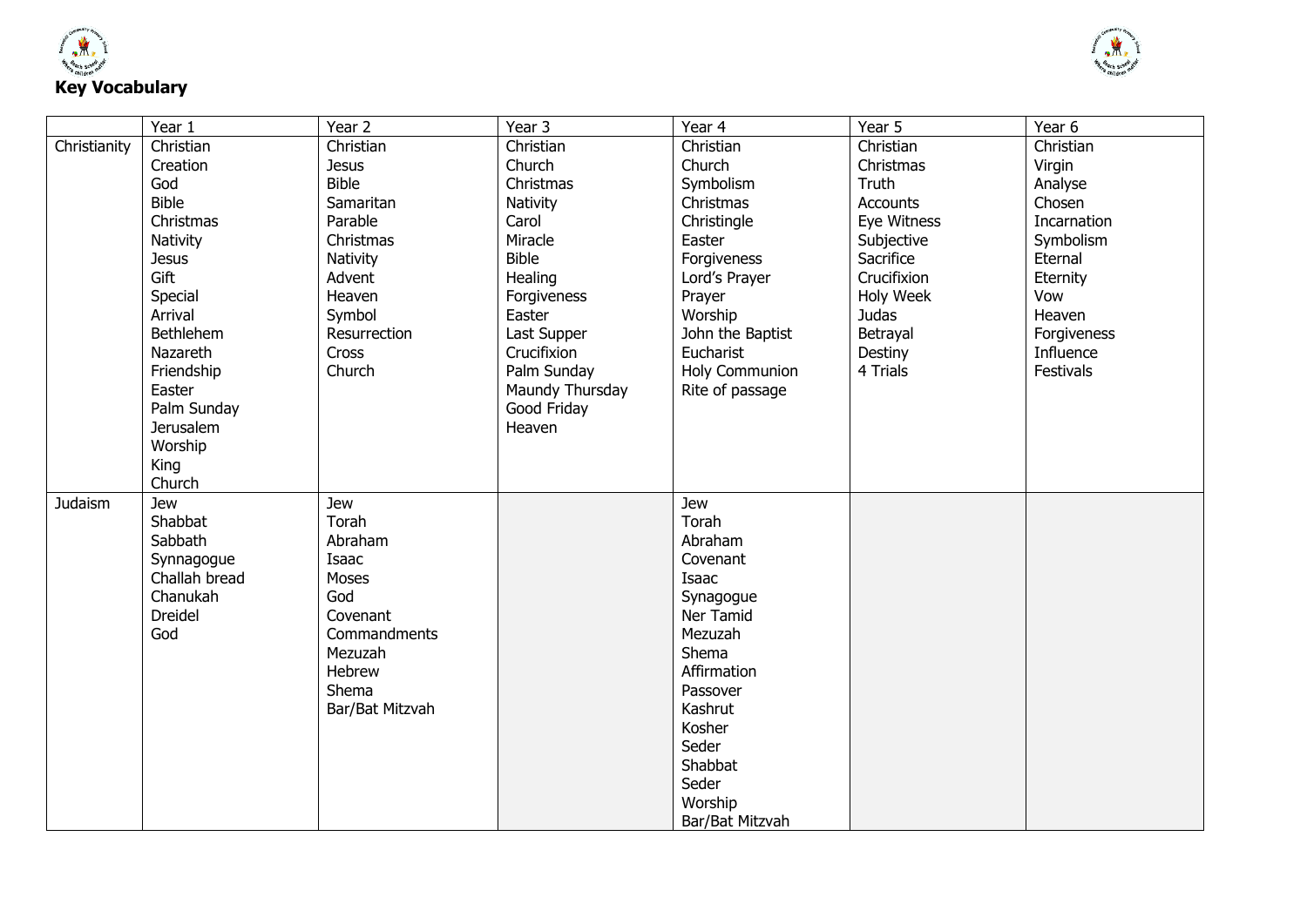



| essitate.           |  |                                                                                                                                                                                          | Rite of passage<br>Commitment<br>Mitzvoth<br>Tu B'Shevat |                                                                                                                         |  |
|---------------------|--|------------------------------------------------------------------------------------------------------------------------------------------------------------------------------------------|----------------------------------------------------------|-------------------------------------------------------------------------------------------------------------------------|--|
| Hinduism<br>Sikhism |  | Hindu<br>Divali<br>Festival<br>Celebration<br>Belonging<br>Rama<br>Sita<br>Community<br>Puja<br><b>Brahman</b><br>Deity<br>Ganesha<br>Lakshimi<br>Vishnu<br>Shiva<br><b>River Ganges</b> |                                                          | Sikh<br>Belief<br>Commitment<br>Khalisa<br>Guru Nanak<br>Langar<br>Golden Temple<br>Marriage<br>5Ks                     |  |
|                     |  |                                                                                                                                                                                          |                                                          | Kangha<br>Kirpan<br>Kara<br>Karchera<br>Kesh<br>Special<br>Malik Bhago<br>Lalo<br>Guru Granth Sahib<br>Guru<br>Gurdwara |  |